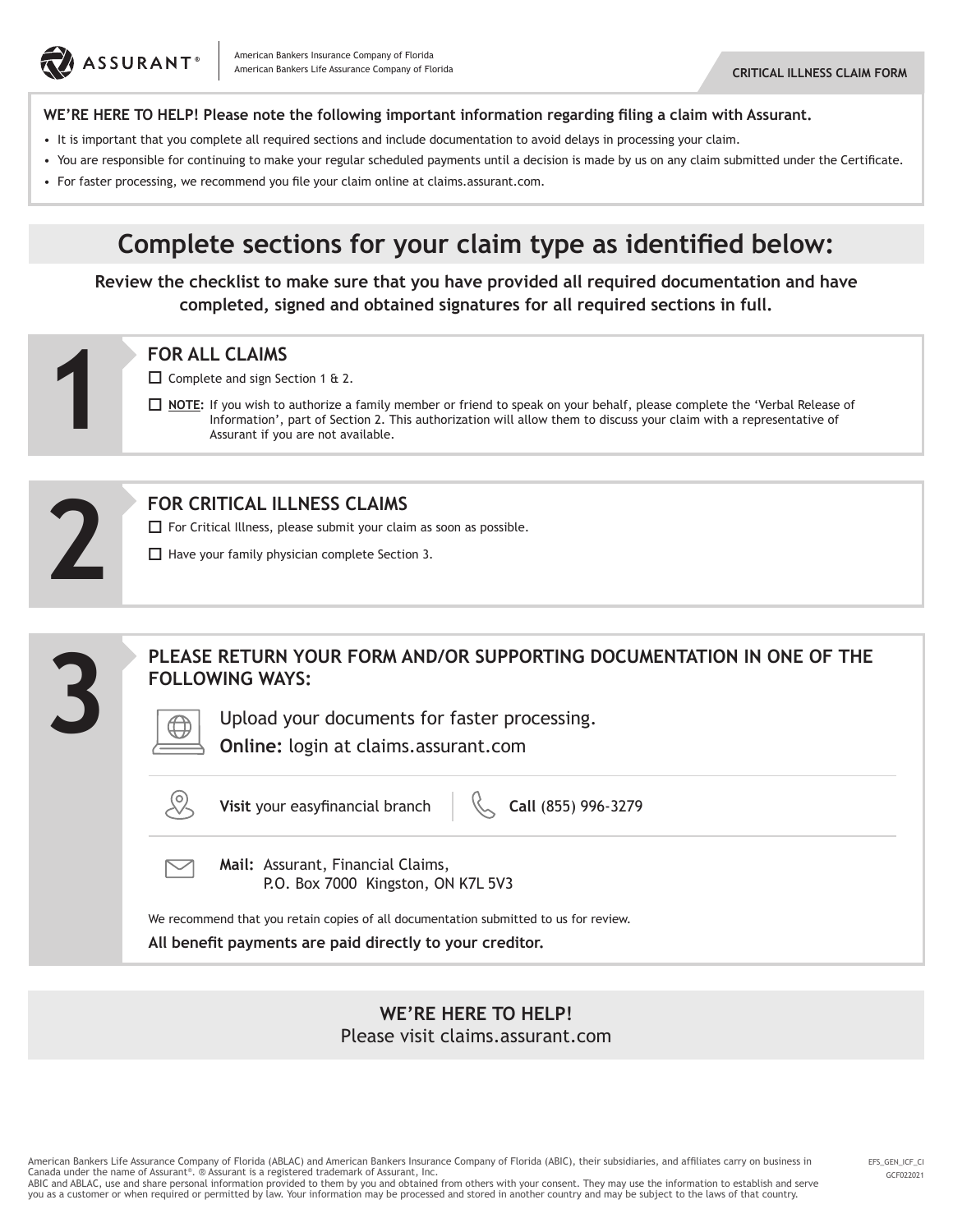

## **SECTION 1**

 **FOR FASTER CLAIM PROCESSING:** Please complete form, save file and upload to claims.assurant.com

## **CLAIMANT INFORMATION** Please complete for all claims being submitted

**Critical Illness**

| CHECK HERE IF YOU ARE FILING A CLAIM FOR MORE THAN ONE LOAN/ACCOUNT                                 |                            |  |                                |  |                      |  |                                 |                                                    |             |     |  |
|-----------------------------------------------------------------------------------------------------|----------------------------|--|--------------------------------|--|----------------------|--|---------------------------------|----------------------------------------------------|-------------|-----|--|
| PLEASE LIST ALL LOAN/ACCOUNT NUMBERS (You can find this information on your loan/account documents) |                            |  |                                |  |                      |  |                                 |                                                    |             |     |  |
|                                                                                                     |                            |  |                                |  |                      |  |                                 |                                                    |             |     |  |
| NAME OF PRIMARY DEBTOR/CO-DEBTOR (FIRST NAME ON PROMISSORY NOTE)                                    |                            |  |                                |  |                      |  |                                 |                                                    |             |     |  |
| <b>LAST NAME</b>                                                                                    |                            |  | FIRST NAME, MIDDLE INITIAL     |  |                      |  | DATE OF BIRTH<br><b>MM</b>      | <b>DD</b>                                          | <b>YYYY</b> | AGE |  |
| <b>ADDRESS</b>                                                                                      |                            |  |                                |  |                      |  |                                 |                                                    |             |     |  |
| <b>CITY</b><br><b>STREET</b>                                                                        |                            |  | POSTAL CODE<br><b>PROVINCE</b> |  |                      |  | <b>CONTACT TELEPHONE NUMBER</b> |                                                    |             |     |  |
|                                                                                                     |                            |  |                                |  |                      |  |                                 |                                                    |             |     |  |
| <b>NAME OF CLAIMANT</b>                                                                             |                            |  |                                |  |                      |  |                                 |                                                    |             |     |  |
| <b>LAST NAME</b>                                                                                    | FIRST NAME, MIDDLE INITIAL |  |                                |  | <b>EMAIL ADDRESS</b> |  |                                 | <b>RELATIONSHIP TO PRIMARY</b><br>DEBTOR/CO-DEBTOR |             |     |  |

# **SECTION 2 AUTHORIZATION AND CLAIMS ASSISTANCE** Please certify that the information given here is true and correct.

I AUTHORIZE any current or former employer, worker's compensation body, physician, hospital, clinic, insurance company, law enforcement agency, fire department, or other entity or person, including the group policyholder, that has any personal, financial or medical records or knowledge in regard to the claimant/deceased, to release and provide full details (including furnishing copies) of all available personal, financial and medical information records and knowledge, including prior medical history, toxicological or pathological findings which they may possess to the above noted insurer(s) American Bankers Life Assurance Company of Florida and/or American Bankers Insurance Company of Florida hereinafter collectively referred to as "Assurant", in regard to the claim, its authorized administrator, its re-insurer, or their respective agents.

The information is to be used in the evaluation of an insurance claim and for the purposes relating to such claim. This consent shall be valid during the continuation of such claim.

I also authorize the insurer, its authorized administrator, its re-insurers, the group policyholder and their respective agents to exchange and or transmit information concerning this claim to the organization listed above as necessary to evaluate this claim.

I understand that in executing this authorization, I waive the right for such information to be privileged. A photocopy of this authorization shall be considered as effective and valid as the original.

I confirm and understand that the information provided is true and accurate to the best of my knowledge. This claim shall be void if, whether before or after the loss, I concealed or misrepresented any facts, or if any documents submitted have concealed or misrepresented any fact or circumstance concerning this claim.

By checking this box, I acknowledge that the above statement is true as of

| <b>CLAIMANT SIGNATURE</b>                                                                                                                                                                                                                                                                                                                                                                                                                                                                                                                                                                                                                                                                  | <b>DATE</b> | <b>MM</b> |           | <b>YYYY</b> |  |  |  |  |
|--------------------------------------------------------------------------------------------------------------------------------------------------------------------------------------------------------------------------------------------------------------------------------------------------------------------------------------------------------------------------------------------------------------------------------------------------------------------------------------------------------------------------------------------------------------------------------------------------------------------------------------------------------------------------------------------|-------------|-----------|-----------|-------------|--|--|--|--|
|                                                                                                                                                                                                                                                                                                                                                                                                                                                                                                                                                                                                                                                                                            |             |           |           |             |  |  |  |  |
| Assurant understands that easyfinancial employees and/or third parties acting on behalf of easyfinancial, may play an important role in assisting you with the claim process (e.g.,<br>filing your claim form, submitting other required claim documents and discussing your claim status). In order to protect your privacy, we require your explicit consent to discuss<br>your claim with easyfinancial employees and/or third parties acting on behalf of easyfinancial. Your consent is specific to this claim only and you have the right to withdraw your<br>consent at any time. You may choose to submit your claim information directly to Assurant as noted on this claim form. |             |           |           |             |  |  |  |  |
| l give permission to Assurant to share my claim status and claim details with easyfinancial employees and/or third parties acting on behalf of easyfinancial assisting me with my claim.<br>am aware and acknowledge that my claim status and claim details may include sensitive personal information (medical and otherwise).                                                                                                                                                                                                                                                                                                                                                            |             |           |           |             |  |  |  |  |
| <b>CLAIMANT SIGNATURE</b>                                                                                                                                                                                                                                                                                                                                                                                                                                                                                                                                                                                                                                                                  | <b>DATE</b> | <b>MM</b> | <b>DD</b> | <b>YYYY</b> |  |  |  |  |
|                                                                                                                                                                                                                                                                                                                                                                                                                                                                                                                                                                                                                                                                                            |             |           |           |             |  |  |  |  |
| <b>VERBAL RELEASE OF INFORMATION</b>                                                                                                                                                                                                                                                                                                                                                                                                                                                                                                                                                                                                                                                       |             |           |           |             |  |  |  |  |
| Customer privacy and the protection of private and confidential information is important to us. We do understand that in some cases, a claimant may wish to have someone speak<br>to Assurant on their behalf. Please complete this authorization section if you wish to have another individual, other than an organization or representative of an organization,<br>discuss the details of your claim. Without this authorization we are unable to speak to anyone other than the claimant.                                                                                                                                                                                              |             |           |           |             |  |  |  |  |
| who is my _________________________________, with regard to my claim.                                                                                                                                                                                                                                                                                                                                                                                                                                                                                                                                                                                                                      |             |           |           |             |  |  |  |  |
| By checking this box, I acknowledge that the above statement is true as of                                                                                                                                                                                                                                                                                                                                                                                                                                                                                                                                                                                                                 |             |           |           |             |  |  |  |  |
| <b>CLAIMANT SIGNATURE</b>                                                                                                                                                                                                                                                                                                                                                                                                                                                                                                                                                                                                                                                                  | <b>DATE</b> | <b>MM</b> | <b>DD</b> | <b>YYYY</b> |  |  |  |  |
|                                                                                                                                                                                                                                                                                                                                                                                                                                                                                                                                                                                                                                                                                            |             |           |           |             |  |  |  |  |

American Bankers Life Assurance Company of Florida (ABLAC) and American Bankers Insurance Company of Florida (ABIC), their subsidiaries, and affiliates carry on business in Canada under the name of Assurant®. ® Assurant is a registered trademark of Assurant, Inc.<br>ABIC and ABLAC, use and share personal information provided to them by you and obtained from others with your consent. They may use

GCF022021 EFS\_GEN\_ICF\_CI

you as a customer or when required or permitted by law. Your information may be processed and stored in another country and may be subject to the laws of that country.